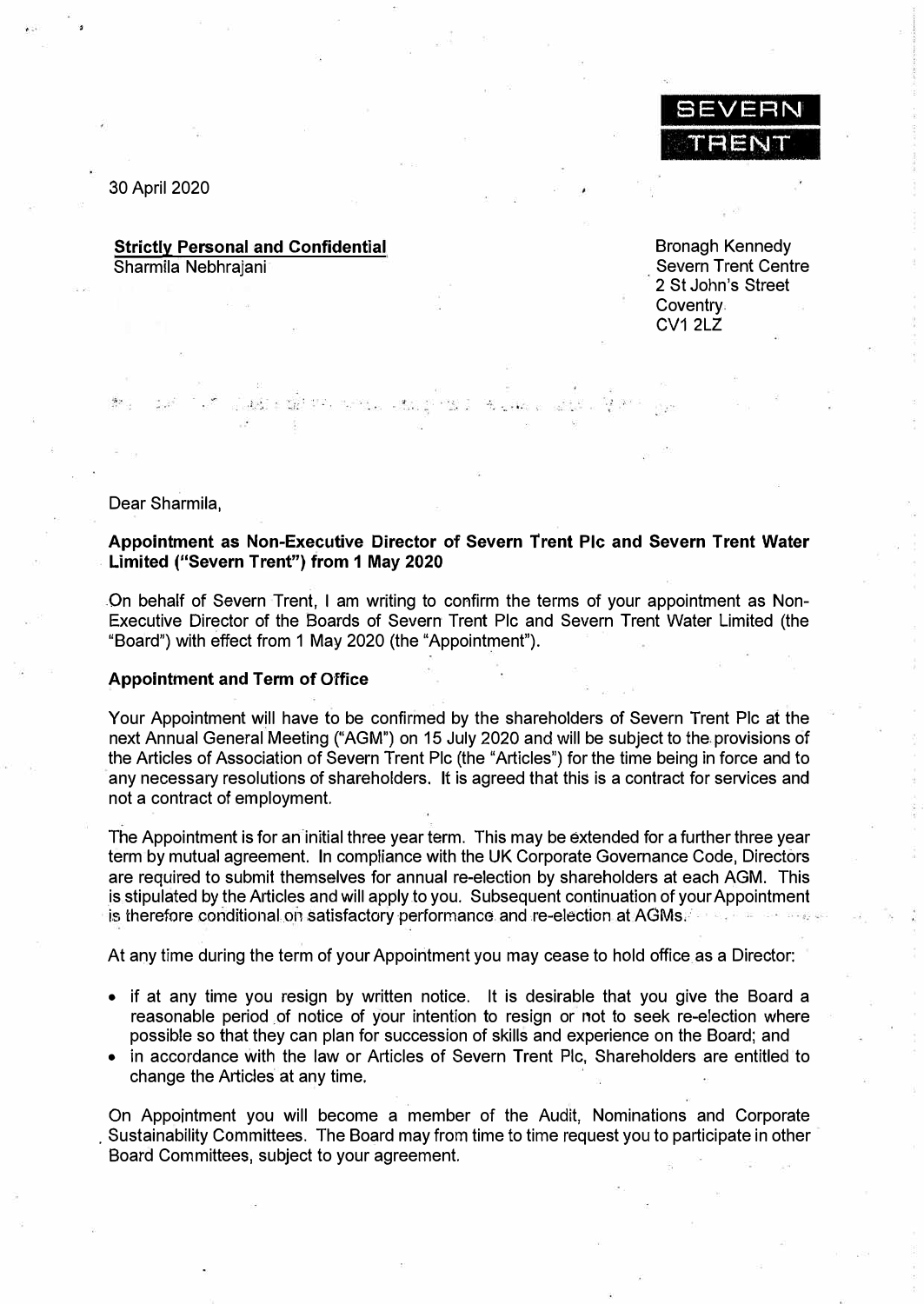### **Duties**

You shall have particular regard to the UK Corporate Governance Code and associated Guidance on Board Effectiveness in respect of the role of the Board, the Audit Committee and the role of the Non-Executive Directors.

The Board as a whole is collectively responsible for the success of the Company. The Board's role is to:

- Promote the long-term success of the Company, generating value for shareholders and  $\bullet$ contributing to wider society:
- Establish the Company's purpose, values and strategy and satisfy itself that these and its culture are aligned;
- Act with integrity, lead by example and promote Severn Trent's culture;  $\blacksquare$
- Ensure that the necessary resources are in place for the Company to meet its objectives and measure performance against them;
- Establish a framework of prudent and effective controls, which enable risk to be assessed and managed;
- Ensure effective engagement with, and encourage participation from, shareholders and stakeholders: and
- Ensure that workforce policies and practices are consistent with the Company's values and support its long term sustainable success.

As a Non-Executive Director there are certain expectations that apply to this role, as set out in the attached Charter of Expectations, including to:

- Uphold high standards of integrity and probity and support the Chair and Executive Directors in instilling the appropriate culture, values and behaviours in the Boardroom and throughout the Group.
- Constructively challenge and help develop proposals on strategy and then fully empower the Executive Directors to implement the strategy.
- Scrutinise the performance of management in meeting agreed goals and objectives and monitor the reporting of performance.
- Apply judgment to the business of the Board, leveraging their knowledge of the business and other business experience.
- Demonstrate the financial literacy required for a proper understanding of the Group's activities and associated risks.
- Satisfy yourself on the integrity of financial information and that financial controls and systems of risk management are robust and defensible.
- Determine appropriate levels of remuneration for Executive Directors, and have a
- prime role in appointing and, where necessary, removing Executive Directors and in succession planning for these roles.
- Complement the skills and experience of the Executive Directors, in particular by bringing to bear a diverse range of knowledge, experience and insight from other industries.
- Ensure that individual business decisions conform to agreed strategies and policies.

You shall also have particular regard to the general duties of the Companies Act 2006. including the duty to promote the success of the Company, acting in the way you consider, in good faith, to be most likely to promote the success of the Company for the benefit of its members as a whole. In doing so, you must have regards (among other matters) for:

- The likely consequences of any decisions in the long term;
- The interest of the Company's employees: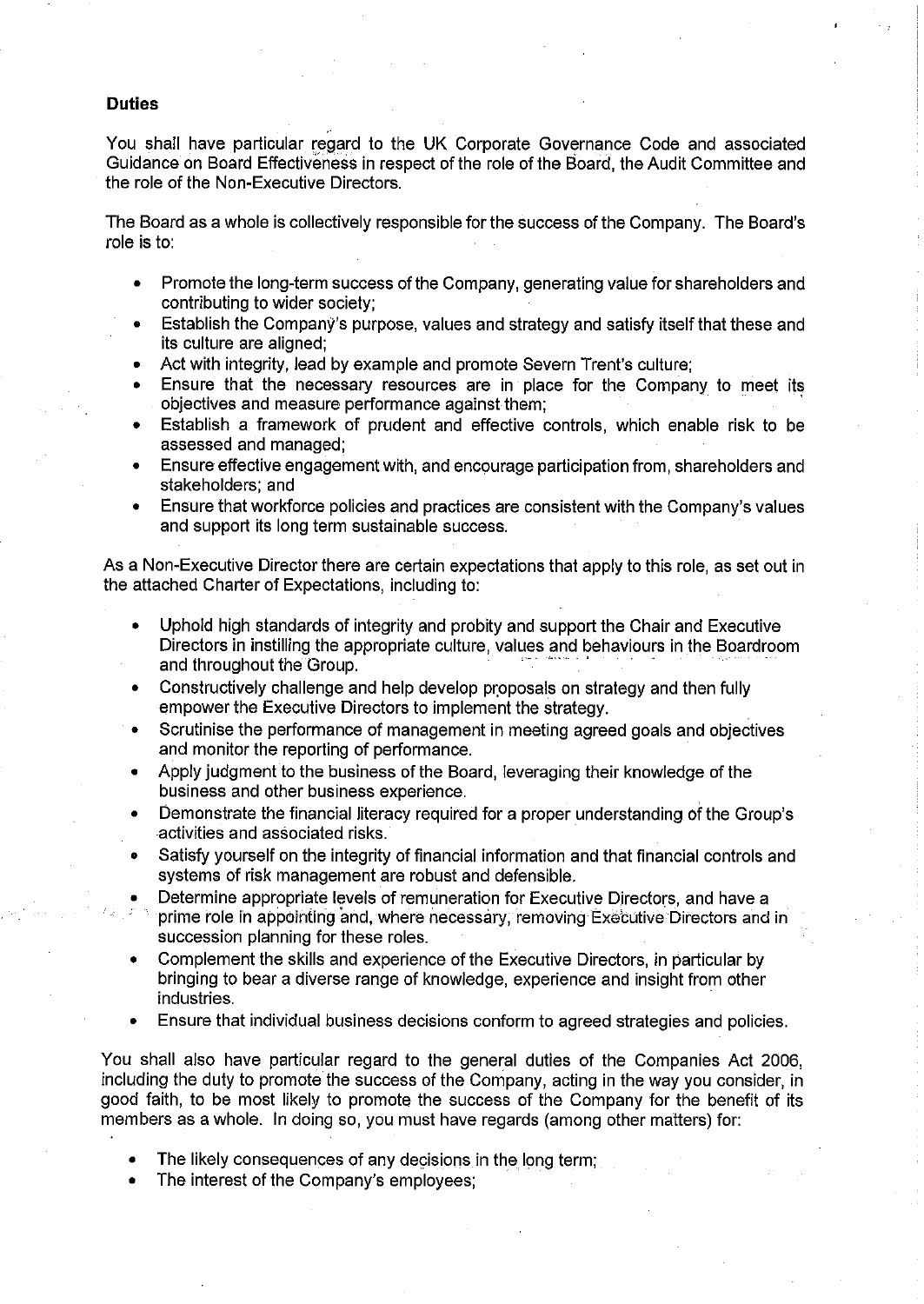- The need to foster the Company's business relationships with suppliers, customers and others:
- The impact of the Company's operations on the community and the environment;
- The desirability of the Company to maintain a reputation for high standards of business conduct: and
- The need to act fairly as between the members of the Company.

### **Time commitment**

You are aware that the nature of the role makes it impossible to be specific about the time commitment required. The Board expects you to commit sufficient time to allow you to meet vour obligations to the Company. This will include travel to, and attendance at, scheduled and adhoc Board meetings, meetings of any Board Committee to which you are appointed and the AGM of Severn Trent Plc. In addition, you will be expected to devote appropriate preparation time ahead of each meeting.

As set out in the Charter of Expectations, it is anticipated that your duties as Non-Executive Director of the Board will involve a commitment of approximately 24 days in each year or 2 days per month. Currently, this would typically comprise attendance at:

- ten scheduled Board meetings, at our Corporate Head Office in Coventry or our London office in Gracechurch Street (but possibly at other Company locations or off site);
- Board dinners;
- an offsite Strategy Day meeting;
- the Severn Trent Plc AGM;
- site visits:
- meetings of the Non-Executive Directors without Executive Directors present;
- meetings with major shareholders:
- meetings as part of the Board evaluation process; and
- Board Committee meetings which occur outside those days set aside for Board meetings.

You may be required to devote additional time to the Company in respect of preparation time and adhoc matters which may arise, particularly when the Company is undergoing a period of increased activity.

A rolling schedule of Board and Committee meetings is available at any time from me. A copy of the 2020 - 2022 schedules are also enclosed.

By accepting this Appointment, you confirm that you are able to allocate sufficient time to meet these expectations. Personal attendance will be required at Board meetings and Board Committee meetings unless agreed otherwise in advance with the Chair. You should consult with the Nominations Committee before you accept any additional commitments (including other Board appointments) which may conflict with, or impact upon, the time you are able to devote to your role as the Non-Executive Director of the Board. Your appropriate commitment of time to the affairs of the Severn Trent Group will be one of the issues addressed in performance reviews.

### Independence and other interests

You have already disclosed to the Board the significant existing commitments you have outside your role in the Company. You must inform the Board in advance of any changes to these commitments.

Disclosure of external business interests is a continuing obligation. If your circumstances change, and you acquire any office or property which may conflict with your office as a Director of the Board, then you must disclose its character and extent at the next meeting of the Board.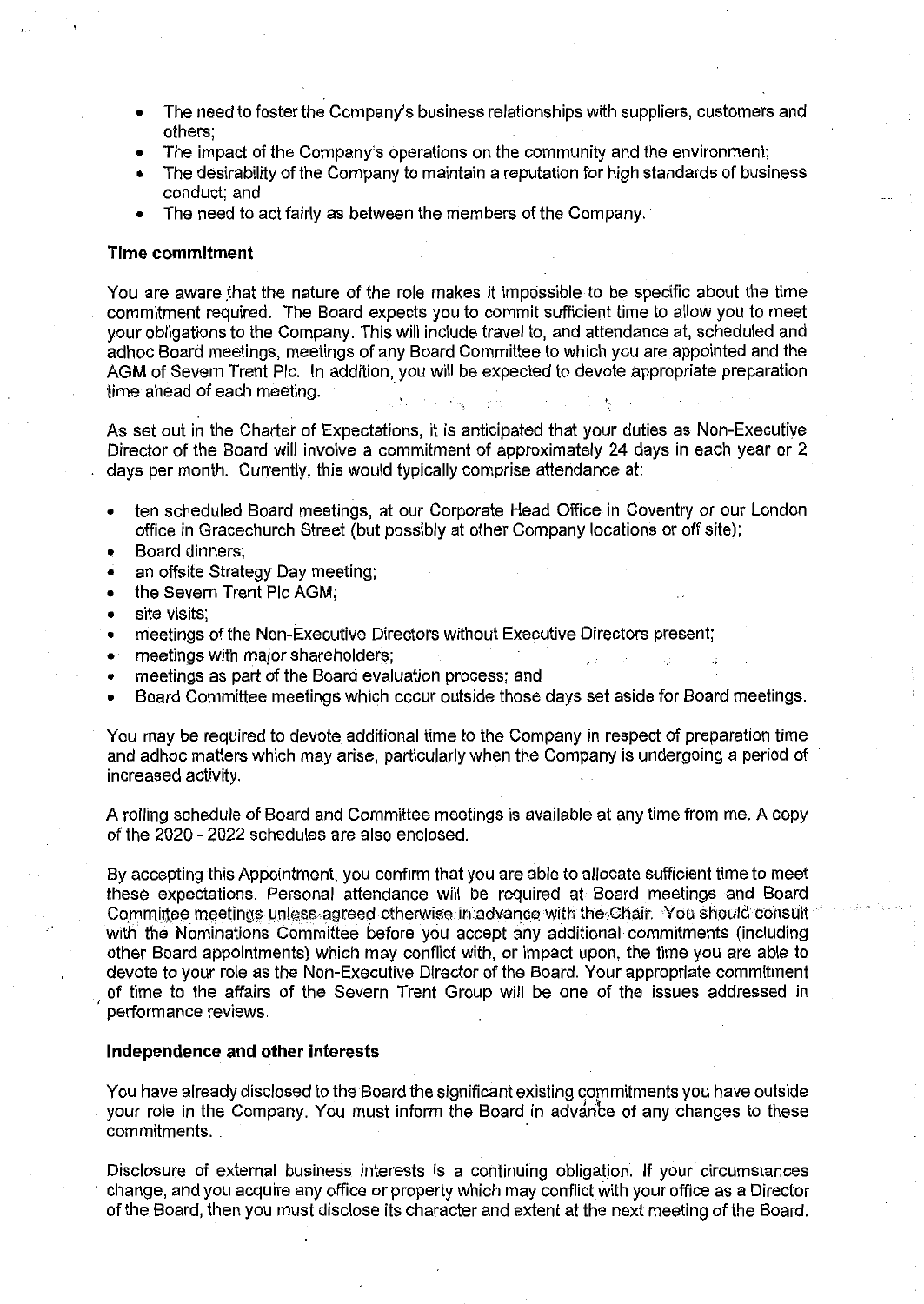This should be done in writing. You may wish to consult with me, the Chair or the Senior Independent Director, as soon as you become aware of any potential conflict. Please find attached a copy of the Company's Conflicts of Interest Policy.

You should be aware that under the law and the Articles you will generally not be entitled to attend any part of a Board meeting, or to vote, on any matter in which you have a material personal interest unless the other Directors unanimously decide otherwise. Any material interests are required to be disclosed in the Annual Report and Accounts.

### Overboarding

To support you in taking into account your other commitments, and ensure that you are able to allocate sufficient time to the Company to discharge your responsibilities, the Company applies the following advisory guidelines on the number of Board appointments held at publicly listed companies. Our advisory guidelines will be updated in line with market practice and we will inform you when any changes are made. The contract the setting of

- A Board Chair should not hold an Executive position elsewhere, or more than one other Chair position, but may hold up to three other Non-Executive directorships.
- A Non-Executive Director who does not hold Executive or Chair positions may hold up to four other Non-Executive Directorships.

You do not currently breach any of these guidelines.

# **Remuneration and expenses**

You will be paid an annual fee of £56,450 for your duties as a Non-Executive Director. Fees are payable monthly and will be deposited into your bank account. The Board may from time to time request you to participate in other Board Committees, subject to your agreement.

Directors may, in addition, receive a fee for devoting special attention to the business of the Severn Trent Group which is outside the scope of ordinary duties.

You are entitled to be paid other expenses you properly incur concerning Severn Trent's affairs. Except for expenses associated with travelling, you should obtain the approval of the Company Secretary for the expense before you incur it. Please find attached a copy of the Company's Travel and Expenses Policy and a proforma Director's Expense Claim form.

You will not be entitled to a retirement allowance or pension.

### **Continuous improvement and Directors' appraisal**

Severn Trent believes that progressive organisations appreciate the challenge of operating in today's business environment. You agree that you will participate in:

- Continuous improvement plans from time to time determined by the Board as being appropriate for Directors, at the expense of Severn Trent and whether or not those plans are offered by Severn Trent; and
- Participate in processes of internal and external review of Director, Board and Committee effectiveness as may be determined to be appropriate by the Board from time to time. You acknowledge that such processes may result in positive or negative recommendations in relation to your candidacy for reappointment to the Board.

If there are any issues which cause you concern about the Board or your individual performance, or the performance of any Committee, you should feel free to raise them with the Chair, or me, at any time.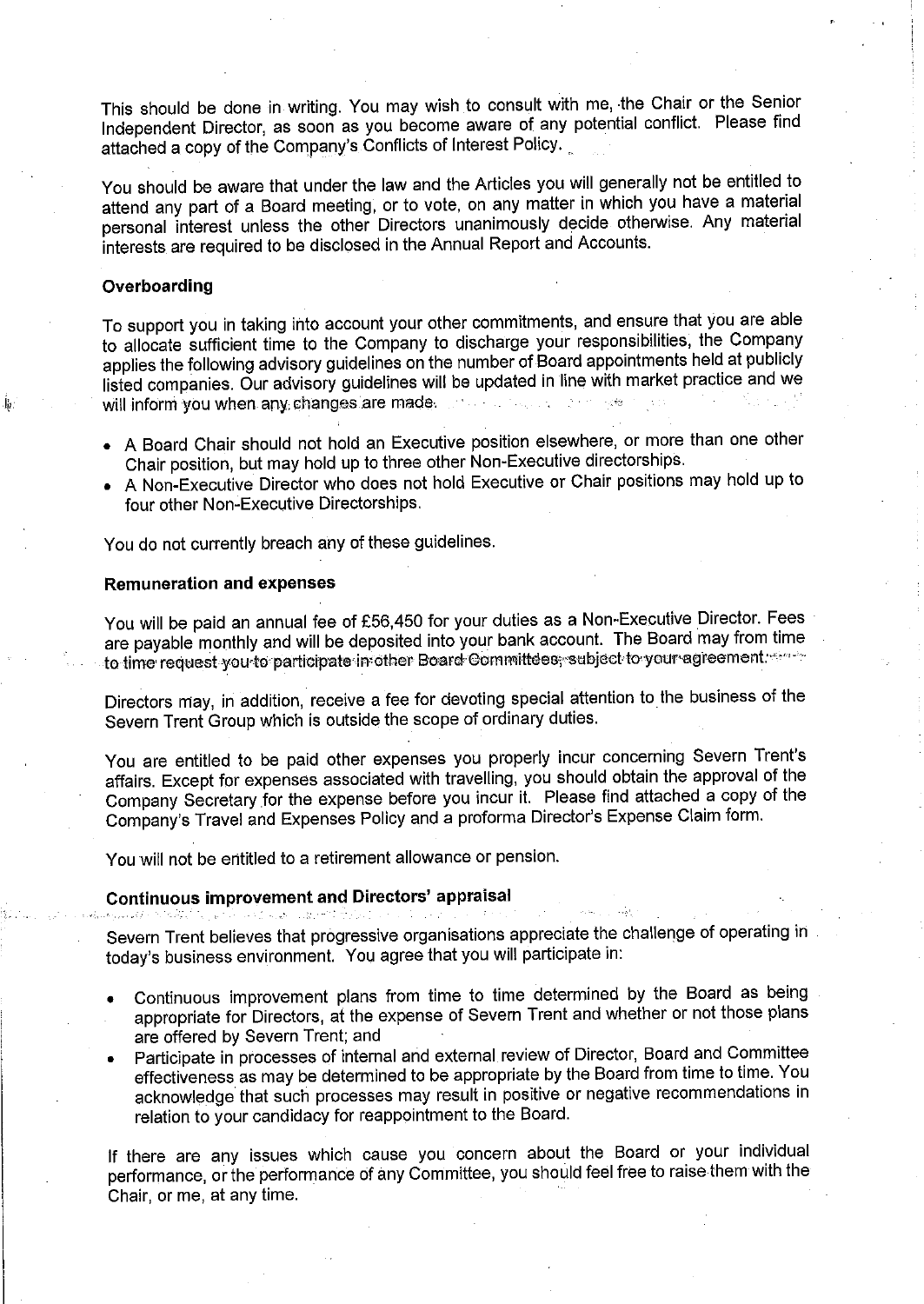#### **Induction**

The Company will provide a comprehensive, formal and tailored induction, including site visits and meetings with management, members of the workforce, other key stakeholders and the Company's Auditors.

It is anticipated that your induction will commence in July 2020, but due to COVID-19 restrictions the Company may need to postpone visits to sites and offices until physical meetings are permissible. Virtual meetings will be facilitated where this is practicable.

We will liaise with you to arrange induction meetings and site visits as per the suggested induction schedule enclosed.

#### Independent advice

You may seek independent professional advice, at the expense of Severn Trent, on any matter connected with the discharge of your responsibilities with my prior approval. Copies of this advice must be made available to, and for the benefit of, all Board members, unless otherwise agreed.

# Insurance Arrangements and Deed of Indemnity

I enclose a summary of our Directors' and Officers' Insurance arrangements together with a Deed of Indemnity in your favour. Please return the duplicate copy to me, duly endorsed.

#### **Policies**

Severn Trent has developed a range of policies which govern conduct of the Directors and employees and set out the processes, values and standards of the Severn Trent Group in dealing with all stakeholders. These will be included in your induction material. You acknowledge that your compliance with these policies will be an aspect of any assessment of your performance as a Director of the Board.

# Inside Information and Dealing in the Company's Shares

During your period of appointment you are in particular required to comply with the provisions of the Market Abuse Regulation, or its equivalent following the UK's departure from the EU. ("MAR") and the Company's Inside Information and Share Dealing Policy in relation to dealing in the Company's shares. All "persons closely associated" with you, as defined in MAR ("PCAs") also need to comply with these provisions.

I enclose our MAR questionnaire for completion, including details of your PCAs. Please return this to me and keep me updated with any changes to the list of your PCAs. We will contact you every six months to confirm the PCA information we hold is correct. A copy of the supporting policies will be provided in your induction pack.

### **Company Secretary**

I am Severn Trent's Group General Counsel and Company Secretary and all Directors have access to my advice and services.

#### Confidentiality

All information obtained during your Appointment is confidential to Severn Trent and should not be released, either during your Appointment or following termination (by whatever means) to third parties without prior clearance from me, or as required by law or by Severn Trent's